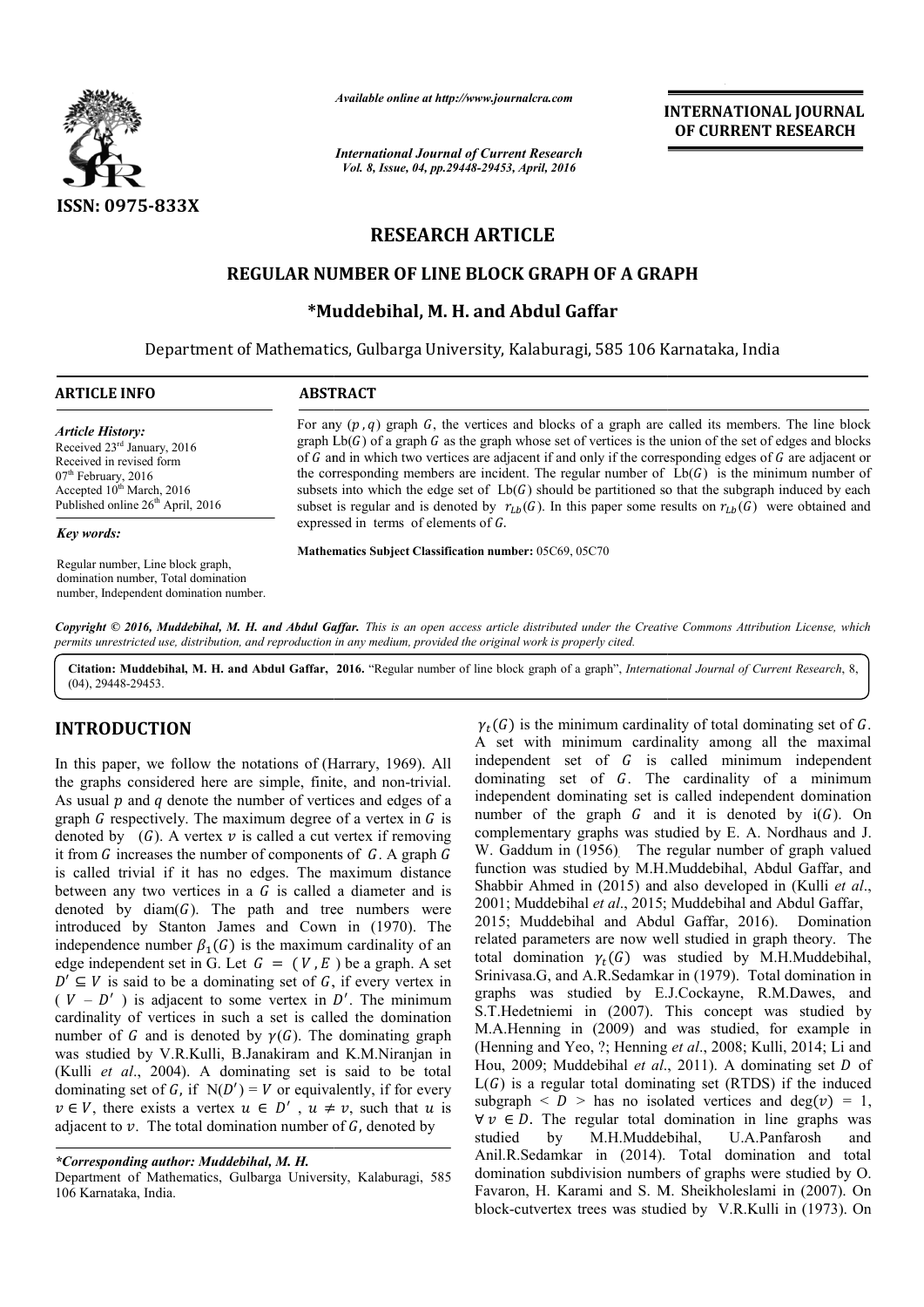line graphs with crossing number was studied by V.R. Kulli, D.G.Akka and L.W. Bieneke in (1979) and was studied for example in (Kulli and Patil, 1978; Kull *et al*., 1979).

## **RESULTS**

The following results are obvious, hence we omit its proof.

**Theorem 1** : For any non trivial connected graph  $G$ , with  $p \geq 3$  vertices, Lb(G) is not regular.

*Proof*: Let we discuss the regularity of line block graph  $Lb(G)$ of a graph G. Suppose  $G = K_2$ . Then  $Lb(K_2)$   $K_2$  and hence regular. Now we consider the following cases.

**Case 1.** Suppose G is a tree with  $p \ge 3$  vertices. Then every block of  $L(G)$  is complete and each block is of different regular. Since each block of  $G$  is an edge, then in  $Lb(G)$  each vertex is adjacent with an end vertex. Hence  $Lb(G)$  is not regular.

**Case 2.** Suppose  $G$  is not a tree. Then there exists at least one block which is not an edge. Let  $B$  be a block of  $G$  and if  $G = C_3$ , then in  $L(G)$ ,  $L(B) > = C_3$ . Hence  $L(G)$  is not regular. In Lb(G)  $\forall$   $v_i \in V[L(G)]$  atleast one end edge is incident to  $v_i$ , hence  $Lb(G)$  is not regular.

**Case 3.** Suppose G is r-regular where  $r = 1, 2, 3, \ldots, n$ . Then we consider the following subcases.

**Subcase 3.1.** Assume G is  $r = 1$ , 2-regular. Then  $L(G)$  is  $r = 1$ and r-regular. For  $r = 1$  regular,  $Lb(G)$  is also 1 regular, which contradicts the restriction on  $p \leq 2$  vertices of G. Suppose for  $r = 2$ . Then in Lb(G) each vertex of L(G) is adjacent with an end vertex. Hence  $Lb(G)$  is not regular.

**Subcase 3.2.** Assume G is r-regular with  $r \geq 3$ . Then  $L(G)$  is  $r + 1$  regular. Further every vertex of  $L(G)$  is adjacent with an end vertex. Hence  $Lb(G)$  is not regular.

In the above all cases,  $Lb(G)$  is not regular with  $p \geq 3$  vertices. Now, we give the sharp value of the regular number of line block graph of a path with  $p \geq 4$  vertices.

**Theorem 2** : For any path  $P_p$ , with  $p \ge 4$ , then  $r_{Lb}(P_p) = 3$ .

*Proof* : Let  $P_p$  :  $e_1 = v_1 v_2$ ,  $e_2 = v_2 v_3$ ,  $e_3 = v_3 v_4$ , ...  $e_{p-2} = v_{p-2}v_{p-1}$ ,  $e_{p-1} = v_{p-1}v_p$  be a path and every edge is a block, such that  $B_i = e_i$  for  $1 \le i \le p$  1. Now in  $Lb(P_p), V[Lb(P_p)] = \{ B_1, B_2, B_3, \ldots, B_{p-1} \} \cup \{ v'_1, v'_2, v'_3,$  $\ldots$ ,  $v'_{p-1}$ } be the vertex set of Lb(P<sub>p</sub>). Let  $E[Lb(P_p)] = \{e''_1\}$ ,  $e_2''$ ,  $e_3''$ , ...,  $e_{p-1}''$   $\}$   $\cup$   $\{e_1'$ ,  $e_2'$ ,  $e_3'$ , ...,  $e_{p-1}'$  be the edge set of  $Lb(P_p)$ , such that  $e_j'' = B_j B_{j+1}$  for  $1 \le i \le p$ 2 and  $e'_k = B_k v'_k$  for  $1 \le k \le p$  1. Then clearly  $F_1 =$ { $B_1 B_2$ ,  $B_3 B_4$ ,  $B_5 B_6$ , ...,  $B_{p-5} B_{p-4}$ ,  $B_{p-3} B_{p-2}$ }  $F_2 =$  ${B_2B_3, B_4B_5, B_6B_7, \ldots, B_{p-4}B_{p-3}, B_{p-2}B_{p-1}}$  and  $F_3 = \{ B_1 v'_1, B_2 v'_2, B_3 v'_3, \ldots, B_{p-2} v'_{p-2}, B_{p-1} v'_{p-1} \}.$ Let F be the minimum regular partition of  $Lb(P_n)$ . Then,

 $r_{Lb}(P_p) = |\{ F_1, F_2, F_3 \}|$  $r_{Lb}(P_p) = |F|$  $r_{Lb}(P_p) = 3.$ 

In the next result we obtain the exact value of the regular number of line block graph of a complete graph.

**Theorem 3**: For any complete graph  $K_p$  with  $p \ge 2$ , then  $r_{Lb}(K_p) = \frac{p(p-1)}{2}$ .

*Proof :* Let  $v_1$ ,  $v_2$ ,  $v_3$ , ...,  $v_{p-1}$ ,  $v_p$  be the vertices of  $K_p$ and each vertex is of degree  $p \quad 1$ . Let  $e_1$ ,  $e_2$ ,  $e_3$ , ...,  $e_{p(p-1)}$ be the edges of  $K_p$  such that  $e_1 = v_1 v_2$ ,  $e_2 = v_1 v_3$ ,  $e_3 =$  $v_1v_4$ , ...,  $e_{\frac{p(p-1)}{2}} = v_{p-1}v_p$ . Now, it is known that every  $K_p$  itself is a single block and it represents as a single vertex in  $\mathrm{Lb}[K_p]$  say  $B_1$  . Now, in  $\mathrm{Lb}[K_p],\ \mathrm{V}[\mathrm{Lb}(K_p)]=\{B_1\}\cup\{e_1$  ,  $e_2$  ,  $e_3, \ldots, e_{\underline{p(p-1)}}\}$ , i.e.  $e_1, e_2, e_3, \ldots, e_{\underline{p(p-1)}}$  be the vertices adjacent to  $B_1$ . Let  $e'_1$ ,  $e'_2$ ,  $e'_3$ , ...,  $e'_{p(p-1)}$  be the edges of  $\overline{\mathbf{c}}$ Lb[ $K_p$ ], such that  $e'_i = B_1 e_i$  for  $1 \le i \le \frac{p(p-1)}{2}$ . Let F be the minimum regular partition of Lb[ $K_p$ ]. Since Lb[ $K_p$ ] is a star , the subgraph induced by each subset of F is  $mK_2$  with  $m \ge 1$ . Therefore, each of the edges  $B_1e_1$ ,  $B_1e_2$ ,  $B_1e_3$ , ...,  $B_1e_{\underline{p(p-1)}}$ , belongs to different sets  $F_1$ ,  $F_2$ ,  $F_3$ , ...,  $F_{\frac{p(p-1)}{2}}$  of F respectively. Also, each edge not incident with  $B_1$  belongs to one of  $F_1$ ,  $F_2$ ,  $F_3$ , ...,  $F_{\frac{p(p-1)}{2}}$ .

Hence,

$$
r_{Lb}(K_p) = |F|
$$

$$
= \frac{p(p-1)}{2}.
$$

Next, we prove the following result to prove our next result.

*Theorem 4* : For any graph  $G$ ,  $r_{Lb}(G) \leq q \quad \beta_1(G) + 1$ .

*Proof*: Let S be a maximum edge independent set in G. Then  $E$  S has at most  $|E$  S edge independent sets.

Thus,

$$
r_{Lb}(G) \le |E \t S| + 1.
$$
  

$$
r_{Lb}(G) \le q \t \beta_1(G) + 1.
$$

Now, the following result determines the upper bound on  $r_{Lh}(G)$ .

**Theorem 5** : For any non-trivial graph  $G$ , then  $r_{Lb}(G) \le 2q$   $p + 1$ .

*Proof* : By Theorem 4, we have  $r_{Lb}(G) \leq q \quad \beta_1(G) + 1.$ Since,  $\beta_1(G) \ge \gamma'(G)$ .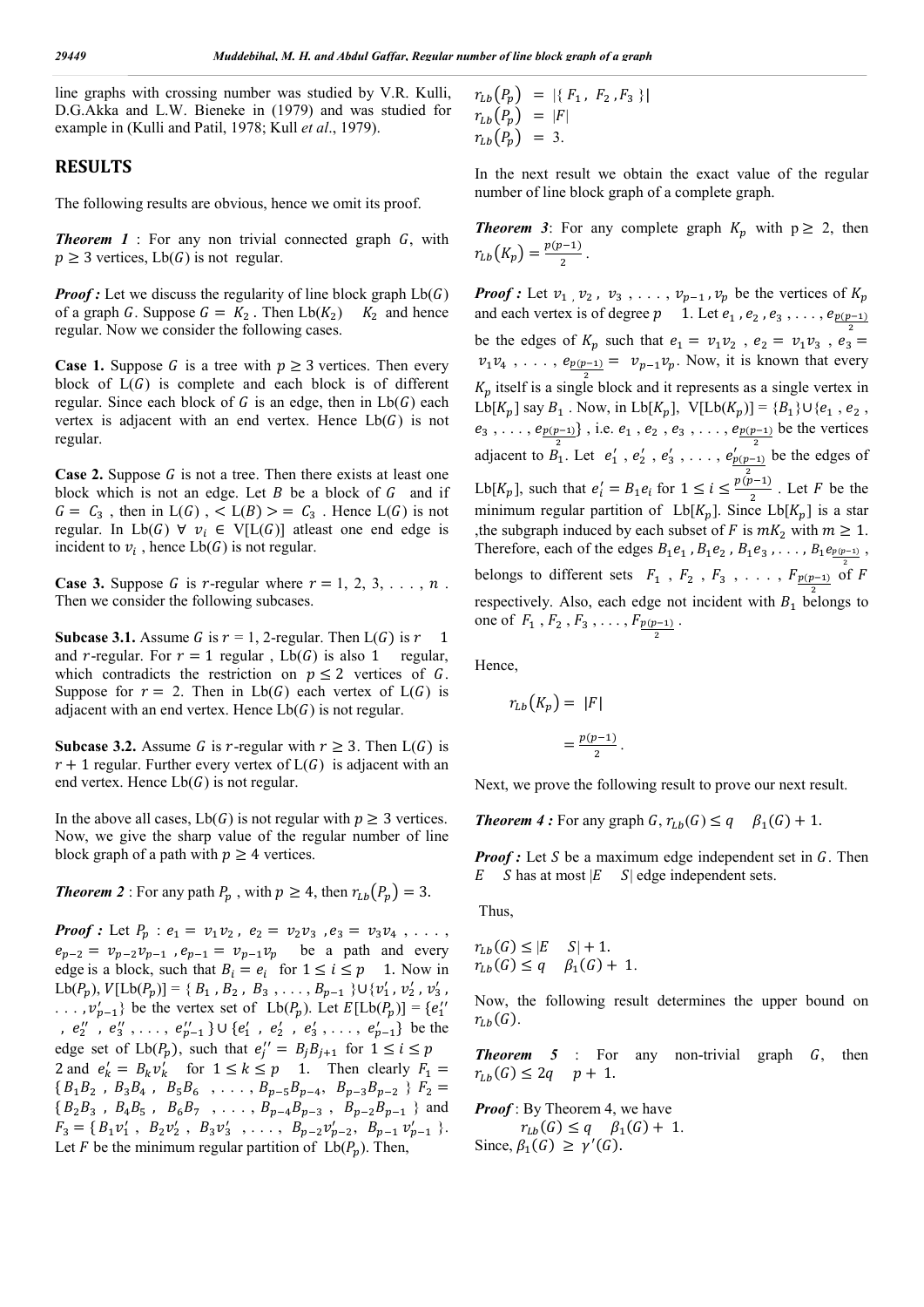Where  $\gamma'(G)$  is the edge domination number of G. This implies,

 $r_{Lb}(G) \leq q \quad \gamma'(G) + 1.$ Also,  $p \ q \leq \gamma'(G)$ . Thus,  $r_{Lb}(G) \leq q$  (p q) + 1.  $r_{Lb}(G) \leq q$   $p + q + 1$ .  $r_{1h}(G) \leq 2q$   $p+1$ . In the next result we obtain Nordhaus-Gaddum type result on  $r_{Lb}(P_p)$ .

*Theorem 6* : For any path  $P_p$ , with  $p \geq 4$ , then  $r_{Lb}(P_p) + r_{Lb}(\bar{P_p}) \le p(p \quad 3) + 2.$ 

*Proof*: By Theorem 5, we have

 $r_{Lb}(P_p) \le 2q$   $p+1$ .  $r_{Lb}(\overline{\overline{P_p}}) \leq 2\overline{q} \quad p+1.$  $r_{Lb}(P_p) + r_{Lb}(\overline{P_p}) \leq 2(q + \overline{q})$   $2p + 2$ .  $r_{Lb}(P_p) + r_{Lb}(\overline{P_p}) \le 2{p \choose 2}$  2p + 2.  $r_{Lb}(P_p) + r_{Lb}(\overline{P_p}) \leq 2\frac{p(p-1)}{2}$   $2p + 2$ .  $r_{Lb}(P_p) + r_{Lb}(\overline{P_p}) \le p(p-1)$   $2p+2$ .  $r_{Lb}(P_p) + r_{Lb}(\bar{P_p}) \le p(p \quad 3) + 2.$ 

In the following theorem we determine the exact value of a regular number of line block graph of a star.

**Theorem** 7 : For any star  $K_{1,n}$ , with  $n \ge 2$ , then  $r_{Lb}(K_{1,n}) =$ 2.

*Proof* : Let  $v_1$ ,  $v_2$ ,  $v_3$ , ...,  $v_n$ ,  $v_{n+1}$  be the vertices of  $K_{1,n}$ such that  $deg(v_{n+1}) = n$ , and  $deg(v_1) = deg(v_2) =$  $deg(v_3) =$ , ...,  $deg(v_n) = 1$ . In  $K_{1,n}$  every edge is a block such that  $B_1 = e_1 = v_1 v_{n+1}$ ,  $B_2 = e_2 = v_2 v_{n+1}$ ,  $B_3 = e_3 = e_4$  $v_3v_{n+1}$ , ...,  $B_n = e_n = v_nv_{n+1}$ , and each edge is adjacent to each other. Then clearly the blocks  $B_1$ ,  $B_2$ ,  $B_3$ , ...,  $B_n$ becomes the vertices in  $Lb(K_{1,n})$ . Let  $v'_1$ ,  $v'_2$ ,  $v'_3$ , ...,  $v'_n$  be the end vertices of  $Lb(K_{1,n})$  which are adjacent to  $B_1$ ,  $B_2$ ,  $B_3$ , ...,  $B_n$  respectively. Then clearly in  $Lb(K_{1,n})$ ,  $V[\text{Lb}(K_{1,n})] = \{ B_1, B_2, B_3, \ldots, B_n \} \cup \{ v'_1, v'_2, v'_3, \ldots, v'_n \}$  $v'_n$  }. The vertices  $B_1$ ,  $B_2$ ,  $B_3$ , ...,  $B_n$  forms a complete graph with  $(n \ 1)$  regular. Let  $F_1 = \{B_1, B_2, B_3, \ldots, B_n\}$ is a single partition of a complete graph and  $F_2 = \{ B_1 v'_1, v'_2, \}$  $B_3v'_3, \ldots, B_nv'_n$  }. Let F be the minimum regular partition.

Hence,

 $r_{Lb}(K_{1,n}) = |F|$  $r_{Lb}(K_{1,n}) = 2.$ 

Next, we develop the regular number of line block graph for a wheel.

**Theorem 8** : For any wheel  $W_p$ , with  $p \ge 4$  vertices, then  $r_{Lb}(W_p) = 2p$  2.

*Proof :* Let  $v_1$   $v_2$ ,  $v_3$ ,  $\ldots$ ,  $v_p$  be the vertices of  $W_p$  such that deg( $v_i$ ) = 3 for  $1 \le i \le p$  1 and deg( $v_p$ ) = p 1. Let {  $e_1 = v'_1$ ,  $e_2 = v'_2$ ,  $e_3 = v'_3$ , ...,  $e_{p-1} = v'_{p-1}$ }, {  $e'_1 = v''_1$ ,  $e'_2 = v''_2$ ,  $e'_3 = v''_3$ , ...,  $e'_{p-1} = v''_{p-1}$ } be the edges of  $W_p$  such that  $e_i = v_i v_{i+1}$  for  $1 \le i \le p \quad 2$ ,  $e_{p-1} =$  $v_1 v_{p-1}$  and  $e'_i = v_i v_p$  for  $1 \le i \le p$  1. Since every  $W_p$ itself is a single block and in  $Lb(W_n)$  it represents as a single vertex, say  $B_1$ . Then clearly, in  $Lb(W_p)$ , we have  $V[Lb(W_p)] =$  ${B_1}$  $\cup$  { $v'_1$ ,  $v'_2$ ,  $v'_3$ , ...,  $v'_{p-1}$  } $\cup$  { $v''_1$ ,  $v''_2$ ,  $v''_3$ , ...,  $v''_{p-1}$  } and the vertices  $v'_1$ ,  $v'_2$ ,  $v'_3$ , ...,  $v'_{p-1}$  and  $v''_1$ ,  $v''_2$ ,  $v''_3$ , ... ,  $v_{p-1}''$  are adjacent to  $B_1$ . Let  $e_1'', e_2'', e_3'', \ldots, e_{p-1}''$  and  $e_1''', e_2''', e_3''', \ldots, e_{p-1}''$  be the edges of  $Lb(W_p)$ , such that  $e_j'' = B_1 e_j$  for  $1 \le j \le p$  1 and  $e_k''' = B_1 e_k'$  for  $1 \le k \le$  $p \quad 1$ . Let F be the minimum regular partition of Lb( $W_p$ ). Since,  $Lb(W_n)$  is a star, the subgraph induced by each subset of F is  $mK_2$  with  $m \geq 1$ . Therefore each of the edges  $B_1e_1$ ,  $B_1e_2$ ,  $B_1e_3$ , ...,  $B_1e_{p-2}$ ,  $B_1e_{p-1}$ ,  $B_1e'_1$ ,  $B_1e'_2$ , ...  $B_1e'_{p-2}$ ,  $B_1e'_{p-1}$  belongs to different sets  $F_1$ ,  $F_2$ ,  $F_3$ , ... . ,  $F_{2p-2}$  respectively. Also each edge not incident with  $B_1$ belongs to one of  $F_1$ ,  $F_2$ ,  $F_3$ , ...,  $F_{2p-2}$ .

Hence,

$$
r_{Lb}(W_p) = |F|.
$$
  

$$
r_{Lb}(W_p) = 2p \qquad 2.
$$

Now, we establish the sharp value for  $r_{Lb}(G)$  of a cubic graph.

*Theorem 9* : For any ( $p$ ,  $q$ ) cubic graph  $G$ , with  $p \geq 4$ , then  $r_{Lb}(G) = \frac{3p}{2}$ .

*Proof* : Let  $v_1$ ,  $v_2$ ,  $v_3$ , ...,  $v_{p-1}$ ,  $v_p$  be the vertices of a cubic graph such that  $deg(v_i) = 3$  for  $1 \le i \le p$ . Let  $e_1$ ,  $e_2$ ,  $e_3$ , ...,  $e_{\left(\frac{3p}{2}1\right)}$ ,  $e_{\left(\frac{3p}{2}\right)}$  be the edges of a cubic graph where  $e_1 = v_1 v_2 = v'_1$ ,  $e_2 = v_2 v_3 = v'_2$ ,  $e_3 = v_3 v_4 = v'_3$ , ...,  $e_{(\frac{p}{2}-1)} = v_{(\frac{p}{2}-1)}v_{(\frac{p}{2})} = v_{(\frac{p}{2}-1)}'$ ,  $e_{(\frac{p}{2})} = v_{(\frac{p}{2})}v_1 = v_{(\frac{p}{2})}'$ , further  $(\frac{p}{2}+1) = \nu(\frac{p}{2}+1)\nu(\frac{p}{2}+2) = \nu'(\frac{p}{2}+1)$ ,  $e(\frac{p}{2}+2) =$  $v_{(\frac{p}{2}+2)}v_{(\frac{p}{2}+3)} = v'_{(\frac{p}{2}+2)}$ ,  $e_{(\frac{p}{2}+3)} = v_{(\frac{p}{2}+3)}v_{(\frac{p}{2}+4)} =$  $v'_{(\frac{p}{2}+3)}, \ldots, e_{p-1} = v_{p-1}v_p = v'_{p-1}, e_p = v_p v_{(\frac{p}{2}+1)} = v'_p$ and  $e_{(p+1)} = v_1 v_{(\frac{p}{2}+1)} = v'_{p+1}, e_{(p+2)} = v_2 v_{(\frac{p}{2}+2)} = v'_{p+2}$  $, e_{(p+3)} = v_3 v_{(\frac{p}{2}+3)} = v'_{p+3}, \ldots, e_{(\frac{3p}{2}-1)} = v_{(\frac{p}{2}-1)} v_{p-1} =$  $v'(\frac{3p}{2}-1)$ ,  $e(\frac{3p}{2}) = v(\frac{p}{2})v_p = v'(\frac{3p}{2})$ . Since, every cubic graph G itself is a single block. Now, in  $Lb(G)$ , let the block cubic graph is represented as the vertex  $B_1$ , and  $e_1$ ,  $e_2$ ,  $e_3$ , ...,  $e_{\left(\frac{3p}{2}\right)}$  be the corresponding vertices of the edges which are in G. Then, clearly in  $Lb(G)$ ,  $V[Lb(G)] = {B_1} \cup {e_1, e_2, e_3, \ldots}$  $e_{(\frac{p}{2}-1)}, e_{(\frac{p}{2})}, e_{(\frac{p}{2}+1)}, e_{(\frac{p}{2}+2)}, \ldots, e_{p-1}, e_p, e_{(p+1)}, e_{(p+2)}$  $, \ldots, e_{(\frac{3p}{2}-1)}, e_{(\frac{3p}{2})}\}\$ which are adjacent to  $B_1$ . Let  $e'_1$ ,  $e'_2$ ,  $e'_3$ , ...,  $e'_{(\frac{p}{2}-1)}$ ,  $e'_{(\frac{p}{2})}$ ,  $e'_{(\frac{p}{2}+1)}$ ,  $e'_{(\frac{p}{2}+2)}$ , ...,  $e'_{p-1}$ ,  $e'_p$ ,  $e'_{p+1}$ ,  $e'_{p+2}$ , ...,  $e'_{\left(\frac{3p}{2} - 1\right)}$ ,  $e'_{\left(\frac{3p}{2}\right)}$  be the edges of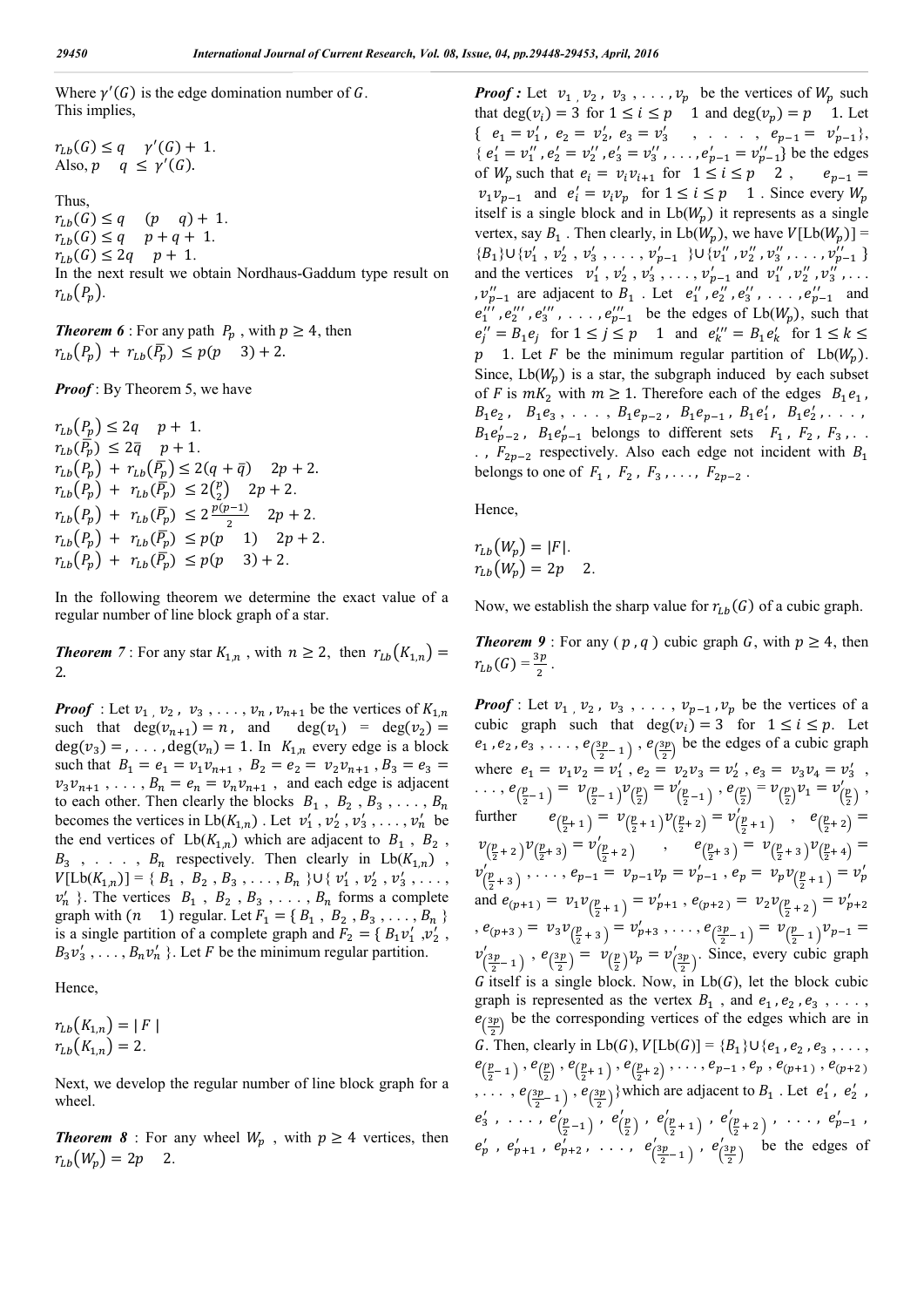Lb(G), such that  $e'_i = B_1 e_i$  for  $1 \le i \le \frac{p}{2}$ ,  $e'_j = B_1 e_j$  for  $\frac{p}{2} + 1 \le j \le p$ ,  $e'_k = B_1 e_k$  for  $p + 1 \le k \le \frac{3p}{2}$ . Let *F* be the minimum regular partition of  $Lb(G)$ . Since,  $Lb(G)$  is a star, the subgraph induced by each subset of  $F$  is  $mK_2$  with  $m \geq 1$ . Therefore each of the edges  $B_1e_1$ ,  $B_1e_2$ ,  $B_1e_3$ , ...  $B_1e_{(\frac{p}{2}-1)}, B_1e_{(\frac{p}{2})}, B_1e_{(\frac{p}{2}+1)}, B_1e_{(\frac{p}{2}+2)}, \ldots, B_1e_{p-1}, B_1e_p$  $, B_1e_{(p+1)}, B_1e_{(p+2)}, \ldots, B_1e_{(\frac{3p}{2}-1)}, B_1e_{(\frac{3p}{2})}$  belongs to different sets  $F_1$ ,  $F_2$ ,  $F_3$ , ...,  $F_{\left(\frac{3p}{2}\right)}$  respectively. Also each edge not incident with  $B_1$  belongs to one of  $F_1$ ,  $F_2$ ,  $F_3$ , ...  $F_{\left(\frac{3p}{2}\right)}$  .

Hence,

$$
r_{Lb}(G) = |F|.
$$
  

$$
r_{Lb}(W_p) = \frac{3p}{2}.
$$

Next, we obtain the exact value for regular number of line block graph of a complete bipartite graph.

**Theorem 10**: For any non-trivial complete bipartite graph  $K_{m,n}$ with  $m \neq 1$  or  $n \neq 1$ , then

 $r_{Lb}(K_{m,n}) = mn$ .

*Proof* : Let  $v_1$  ,  $v_2$  ,  $v_3$  , ...,  $v_{m-1}$  ,  $v_m$  ,  $v_{m+1}$  ,  $v_{m+2}$  , ... ,  $v_{m+n-1}$ ,  $v_{m+n}$  be the vertices of  $K_{m,n}$  such that deg( $v_i$ ) = *n*, for  $1 \le i \le m$  and  $\deg(v_i) = m$ , for  $m + 1 \le j \le m + 1$ *n* . Let  $e_1 = v_1 v_{m+1}, e_2 = v_1 v_{m+2}, \ldots, e_{mn-1} =$  $v_m v_{m+n-1}$ ,  $e_{mn} = v_m v_{m+n}$  be the edges of  $K_{m,n}$ . Since every  $K_{m,n}$  itself is a single block in  $Lb(K_{m,n})$  and say  $B_1$ . Now, in  $Lb(K_{m,n})$ ,  $V[Lb(K_{m,n})] = {B_1} \cup {e_1, e_2, e_3, \ldots}$  $e_{mn-1}$ ,  $e_{mn}$ }, and the vertices  $e_1$ ,  $e_2$ ,  $e_3$ , ...,  $e_{mn-1}$ ,  $e_{mn}$ are adjacent to  $B_1$ . Let  $e'_1$ ,  $e'_2$ ,  $e'_3$ , ...,  $e'_{mn-1}$ ,  $e'_{mn}$  be the edges of  $Lb(K_{m,n})$ . Let F be the minimum regular partition of  $Lb(K_{m,n})$ . Since  $Lb(K_{m,n})$  is a star, the subgraph induced by each subset of F is  $mK_2$  with  $m \geq 1$ . Therefore each of the edges  $B_1e_1$ ,  $B_1e_2$ ,  $B_1e_3$ , ...,  $B_1e_{mn-1}$ ,  $B_1e_{mn}$  belongs to different sets  $F_1$ ,  $F_2$ ,  $F_3$ , ...,  $F_{mn}$  respectively. Also each edge not incident with  $B_1$  belongs to one of  $F_1$ ,  $F_2$ ,  $F_3$ ,...  $.$ ,  $F_{mn}$ .

Hence,

 $r_{Lb}(K_{m,n}) = |F|.$  $r_{l,b}(K_{m,n}) = mn$ .

Now, we develop the result which establish the relationship between  $r_{Lb}(G)$  and diam  $(G)$ .

*Theorem 11*: For any non-trivial graph G, then  $r_{Lb}(G) \leq q$  $diam(G) + 3$ .

*Proof* : Let  $P_n$  :  $v_1v_2$ ,  $v_2v_3$ ,  $v_3v_4$ , ...,  $v_{n-1}v_n$  be a diametral path with diam( $G$ ) + 1 vertices. Since each edge is a block in G such that  $B_i = v_i v_{i+1}$  for  $1 \le i \le n$  1. Now in  $Lb(P_n), V[Lb(P_n)] = {B_1, B_2, B_3, ..., B_{n-1}} \cup {v'_1, v'_2, v'_3}$ 

 $, \ldots, v'_{n-1}$  }. Then, clearly  $F_1 = \{ B_1 B_2, B_3 B_4, B_5 B_6, \ldots,$  $B_{n-3}B_{n-2}$  }  $F_2 = {B_2B_3, B_4B_5, B_6B_7, \ldots, B_{n-2}B_{n-1}}$  and  $F_3 = \{ B_1 v'_1, B_2 v'_2, B_3 v'_3, \ldots, B_{n-1} v'_{n-1} \}$  Let F be the minimum regular partition of  $Lb(P_n)$ .

Thus,  $r_{Lb}(G) \leq |F|$  $r_{1h}(G) \leq q \quad (n \quad 1) + 3.$  $r_{Lb}(G) \leq q$  diam(G) + 3.

In the following theorem determine the exact value for the regular number of line block graph of a tree  $T$ , where  $T$  is a non-trivial tree with  $n$ -cutvertices with same degree.

**Theorem 12**: For any non-trivial tree  $T$ , with  $n$  cutvertices with same degree, then  $r_{Lb}(T) = 3$ .

*Proof :* Let  $V_1 = \{ v_1, v_2, v_3, \ldots, v_m \}$  be the set of cut vertices with same degree in T. Let  $V_2 = \{ v_{m+1}, v_{m+2}, v_{m+3} \}$  $, \ldots, v_{m+n}$  be the set of end vertices of T. Then clearly  $V(T) = V_1 \cup V_2$ . Since in any tree every edge is a block. Let  $V_1 = \{ v_1, v_2, v_3, \ldots, v_m \}$  be the set of cut vertices with same degree in T such that deg( $v_1$ ) = deg( $v_2$ ) = deg( $v_3$ ) = , .. .. = deg( $v_m$ ) = say r. Then clearly in Lb(T) has m blocks and each block is  $(r \t 1)$  regular. Since  $L(T) \subset Lb(T)$ , then each block of  $L(T)$  is complete and every cut vertex of  $L(T)$  lies on exactly two blocks. Let {  $v'_1$ ,  $v'_2$ ,  $v'_3$ , ...,  $v'_n$  } be the set of cut vertices in  $L(T)$  and  $\{b_1, b_2, b_3, \ldots, b_k\}$  be the set of blocks in  $L(T)$  which are complete. In  $L(T)$ ,  $N(v'_i)$  =  ${b_i}$  ∪ ${b_i}$   $\forall i = j = 1$ . Hence these blocks can be partitioned in two sets say  $F_1$  and  $F_2$ , and the remaining edges  $mK_2$  which are incident on the vertices of these blocks are belongs to  $F_3$ . Let  $F$  be the minimum regular partition of  $Lb(T)$ .

Thus,

$$
r_{Lb}(T) = |F|.
$$
  

$$
r_{Lb}(T) = 3.
$$

Now, we develop the exact value of  $r_{Lb}(T)$  with m-distinct cutvertices of a non-trivial tree  $T$ .

**Theorem 13**: For any non-trivial tree  $T$ , with  $m$ -distinct cutvertices, then  $r_{Lb}(T) = m + 1$ .

**Proof :** Let  $V_1 = \{ v_1, v_2, v_3, \ldots, v_m \}$  be the set of distinct cut vertices in *T*. Let  $V_2 = \{ v_{m+1}, v_{m+2}, v_{m+3}, \ldots, v_{m+n} \}$ be the set of end vertices in T. Then clearly  $V(T) = V_1 \cup$  $V_2$ . Since every edge is a block in T. Suppose deg( $v_1$ ) <  $deg(v_2) < deg(v_3) < \ldots < deg(v_m)$  which are the cut vertices in  $T$ . Then in  $Lb(T)$  has  $m$ -blocks and each block is a complete graph with distinct degrees. Therefore, each block belongs to different sets  $F_1$ ,  $F_2$ ,  $F_3$ , ...,  $F_m$ . Further the remaining edges  $mK_2$  can be placed in a single partition.

Hence,

$$
r_{Lb}(T) = |\{F_1, F_2, F_3, \dots, F_m\}| + 1.
$$
  

$$
r_{Lb}(T) = m + 1.
$$

Next, we establish the relationship between  $r_{<sub>1b</sub>}(T)$  and  $\gamma(T)$ , where  $T$  is a non-trivial tree with *n*-cutvertices with same degree.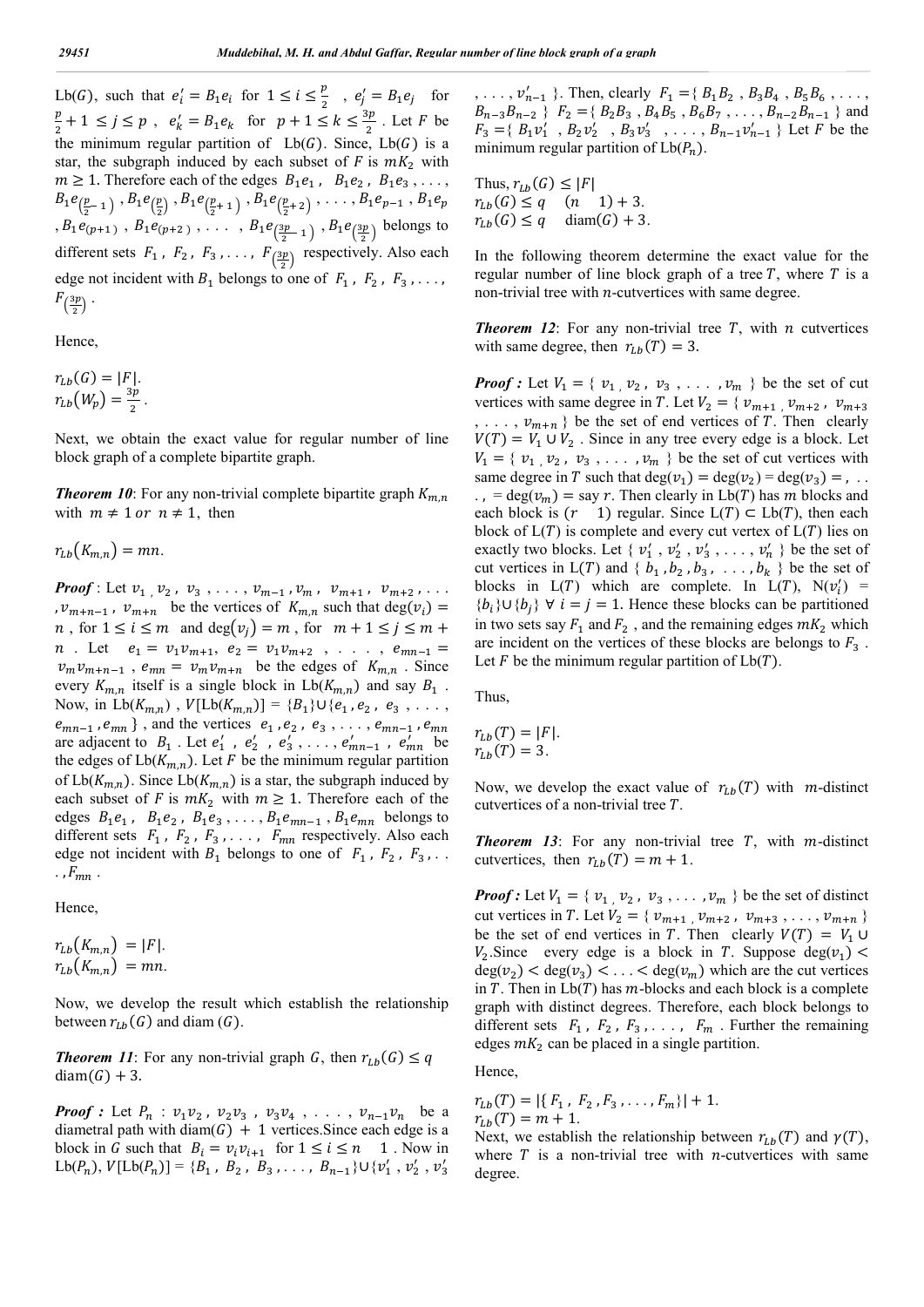**Theorem 14**: For any non-trivial tree  $T$ , with *n*-cutvertices with same degree, and  $n \geq 3$ , then

 $r_{th}(T) \leq \gamma(T)$ .

*Proof*: For any tree T, let  $D = \{ v_1, v_2, v_3, \ldots, v_n \}$  be the set of non-end vertices in  $T$ . Suppose every vertex of  $D$  is adjacent to atleast one end vertex. Then D itself is a  $\gamma$ -set of T. Suppose  $deg(v_1) = deg(v_2) = deg(v_3) = \ldots = deg(v_n) = r$ (say). Assume  $\forall v_i \in D$  such that  $1 \le i \le 3$  are adjacent. Then in Lb(T),  $\forall v_i \in D$  gives 3 blocks and each block is 1) regular and adjacent to each other.

By Theorem 12, we have

 $r_{1h}(T) = 3$ . Clearly,  $r_{1h}(T) = \gamma(T) = 3$ .

For inequality, suppose  $\gamma(T) > 3$ , then the dominating set  $D_1 = \{ v_1, v_2, v_3, \ldots, v_i \}$ . Let  $D_1 \subset D$  and  $\forall v_i \in D_1$ such that  $1 \leq j \leq n$  are adjacent. Then in Lb(T),  $\forall v_i \in D$ gives *n* number of blocks and each block is  $(r \t 1)$  regular and adjacent to each other.

Thus, By Theorem 12, we have,  $r_{Lb}(T) = 3$ , but  $\gamma(T) > 3$ .

Hence,  $r_{Lh}(T) \leq \gamma(T)$ .

Now, we obtain the relationship between  $r_{l,b}(T)$  and  $\gamma(T)$ . Where  $T$  is a non-trivial tree with  $n$ -distinct cutvertices.

**Theorem 15**: For any non-trivial tree  $T$ , with  $n$ -distinct cutvertices, then  $r_{Lb}(T) = \gamma(T) + 1$ .

*Proof*: For any tree T, let  $D = \{v_1, v_2, v_3, \ldots, v_n\}$  be the set of non-end vertices which are cut vertices in  $T$ . Suppose every vertex of  $D$  is adjacent to atleast one end vertex. Then  $D$ is a  $\gamma$ -set of T. Suppose deg( $v_1$ ) > deg( $v_2$ ) > deg( $v_3$ ) > ... > deg( $v_n$ ). Then in Lb(T),  $\forall v_i \in D$  such that  $1 \le i \le n$  gives -blocks and each block is a complete graph with distinct degrees. Hence, each block belongs to different sets  $F_1$ ,  $F_2$ ,  $F_3$ , ...,  $F_n$ . And each end edge of the Lb(T) is  $K_2$  and incident on the vertices of the blocks. And these edges can be partitioned in a single set.

Hence,

 $r_{Lb}(T) = |\{ F_1, F_2, F_3, \ldots, F_n \}| + 1.$  $r_{Lb}(T) = \gamma(T) + 1.$ 

In the following theorem we establish the relationship between  $r_{Lh}(T)$  and  $\gamma_t(T)$ .

**Theorem 16**: For any non-trivial tree  $T$ , with *n*-cutvertices with same degree,  $n \geq 3$  and  $p \geq 5$ , then

 $r_{Lb}(T) \leq \gamma_t(T)$ .

**Proof** : For a non-trivial tree T with  $p = 2$ , 3,  $\gamma_t(T) = 2$ , where as for  $p = 2$ ,  $r_{Lb} = 1$  and if  $p = 3$ ,  $r_{Lb} = 1$  and if  $p = 3$ ,  $r_{l,b}(T) = 2$ . Hence we consider  $p \geq 3$ . Suppose  $S = \{ v_1, v_2, \ldots, v_n\}$  $v_3$ , ...,  $v_k$  }⊆  $V(T)$  be the minimal set of vertices which covers all the vertices of T. If the subgraph  $\lt S$  has no isolated vertices, then S forms a  $\gamma_t$ -set of T. Otherwise, there exists at least one vertex  $v \in N(S)$  such that  $S \cup \{v\}$  forms a minimal total dominating set of T. Let H = {  $v_1$  ,  $v_2$  ,  $v_3$  , ... .  $v_n$  } be the set of cut vertices of T such that deg( $v_1$ ) =  $deg(v_2) = deg(v_3) = \ldots = deg(v_n) = r$ . Now without loss of generality, since  $V[L(T)] = E(T)$ , let  $F = \{ v_1, v_2, v_3, \dots \}$ .  $,v_n$  } =  $V[L(T)]$  be the set of vertices corresponding to the edges incident to the vertices of  $H$  in  $T$ . Further the edges which are incident with the vertices of H in  $T$  forms a complete subgraph with  $r \quad 1$  regular. Let  $F' \subseteq F$  be the set of cut vertices in  $L(T)$  and  $\forall v_i \in F'$  lies on exactly two blocks of  $L(T)$ . Let  $M = \{ B_1, B_2, \ldots, B_n \}$  be the set of blocks in  $L(T)$  such that  $N(v_i) = B_i \cup B_j$ , each  $B_i \in F_1$  and  $B_j \in F_2$ , where  $F_1$  and  $F_2$  are the regular partition of  $E[L(T)]$ . Since each edge is a block, then each  $v_i \in F$  is incident to an edge in Lb(T). By the definition of Lb(G), let {  $e_1$ ,  $e_2$ ,  $e_3$ , ...,  $e_a$ } be the set of edges which corresponds to the blocks of  $T$ . Now in Lb(T),  $V[Lb(T)] = V[L(T)] \cup \{ e_1, e_2, e_3, \ldots, e_q \}$ , such that each  $e_i$   $1 \le i \le k$  is adjacent each  $v_i \in F$ , forms a set L  $= \{ e'_1, e'_2, e'_3, \ldots, e'_q \}$  which are edge-disjoint end edges in  $L\mathfrak{b}(T)$ . Hence the set L belongs to a regular partition  $F_3$ . Let F be the minimum regular partition of  $Lb(T)$ . Let  $D = \{$  $v_1$ ,  $v_2$ ,  $v_3$ , ...,  $v_n$  } $\subseteq$   $V(T)$  be the minimal dominating set of T. Suppose  $\langle D \rangle$  has no isolates. Then D is a  $\gamma_t$ -set. Otherwise there exists a vertex  $u \in V(T)$  D such that *D* ∪ {*u*} forms dominating set. Now < *D* ∪ {*u*} > has no isolates. It follows that  $r_{Lb}(T) \leq |D|$ .

Hence,

$$
r_{Lb}(T) \leq \gamma_t(T).
$$

In the next result, we balanced  $r_{Lb}(T)$  and  $r_L(T)$ .

**Theorem 17:** For any non-trivial tree  $T$ , with *n*-cutvertices with same degree, then

$$
r_{Lb}(T) = r_L(T) + 1.
$$

*Proof* : Let G be a non-trivial tree. Then  $L(T) \subset Lb(T)$ . In  $L(T)$  each cutvertex lies on exactly two blocks and belongs to  $F_1$  and  $F_2$ . Let H = {  $e_1$ ,  $e_2$ ,  $e_3$ , ...,  $e_i$ } be the set of end edges in  $Lb(T)$ . Since each edge is a block in G. Then exactly one  $e_i$ ,  $1 \le i \le j$  is incident with exactly one vertex of block of  $L(T)$ , such that  $e_1 \cap e_2 \cap e_3 \cap \ldots \cap e_j = \ldots$  Hence  $H \in F_3$ . Now,  $r_L(T) = |\{F_1, F_2\}|$  and

 $r_{Lb}(T) = |\{ F_1, F_2 \} \cup F_3|$  which gives,

$$
r_{Lb}(T) = r_L(T) + 1.
$$

Finally, in our last result, we discuss the relationship between  $r_{Lb}(T)$  and  $i(T)$ , where i is independent domination.